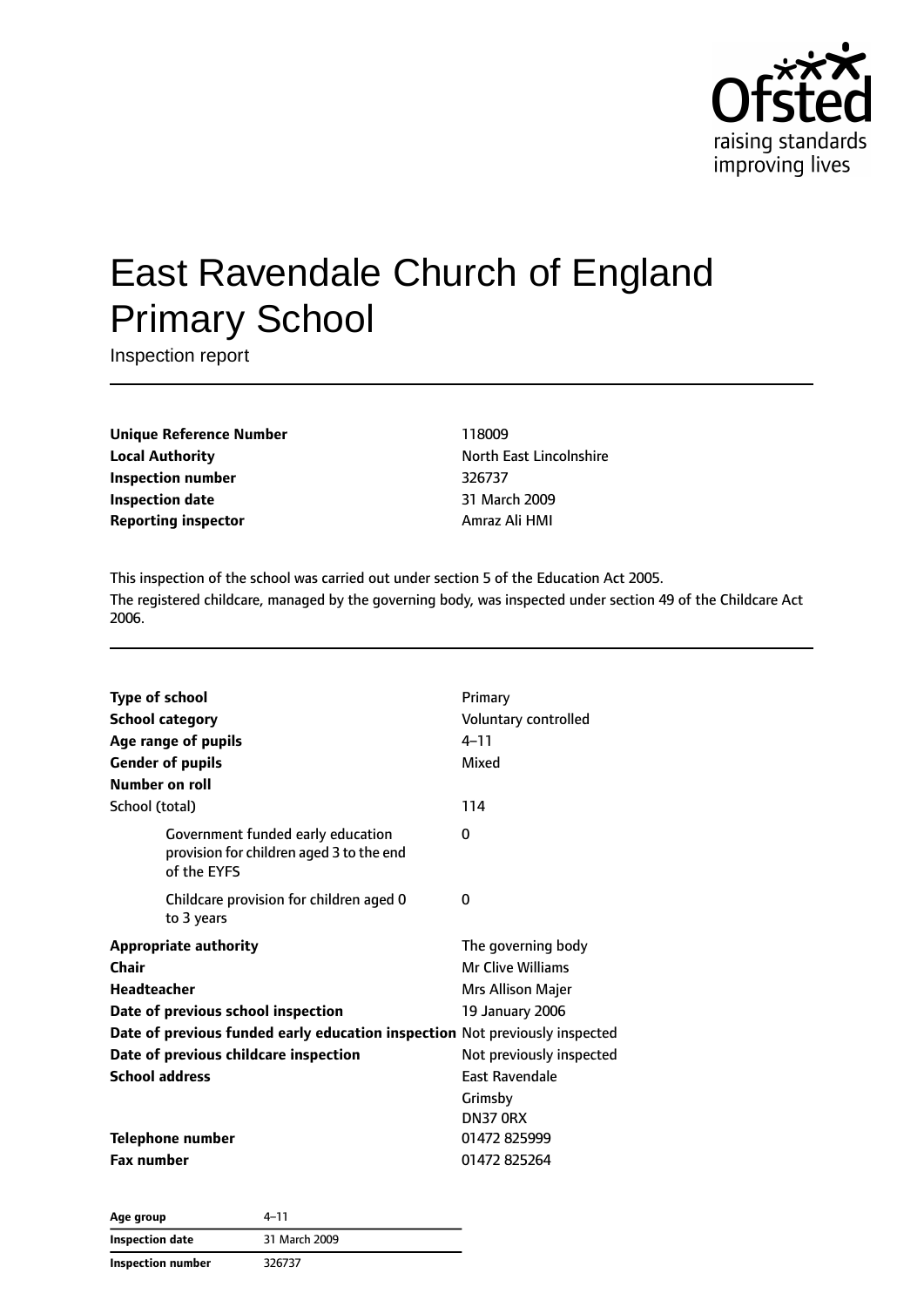.

<sup>©</sup> Crown copyright 2009

Website: www.ofsted.gov.uk

This document may be reproduced in whole or in part for non-commercial educational purposes, provided that the information quoted is reproduced without adaptation and the source and date of publication are stated.

Further copies of this report are obtainable from the school. Under the Education Act 2005, the school must provide a copy of this report free of charge to certain categories of people. A charge not exceeding the full cost of reproduction may be made for any other copies supplied.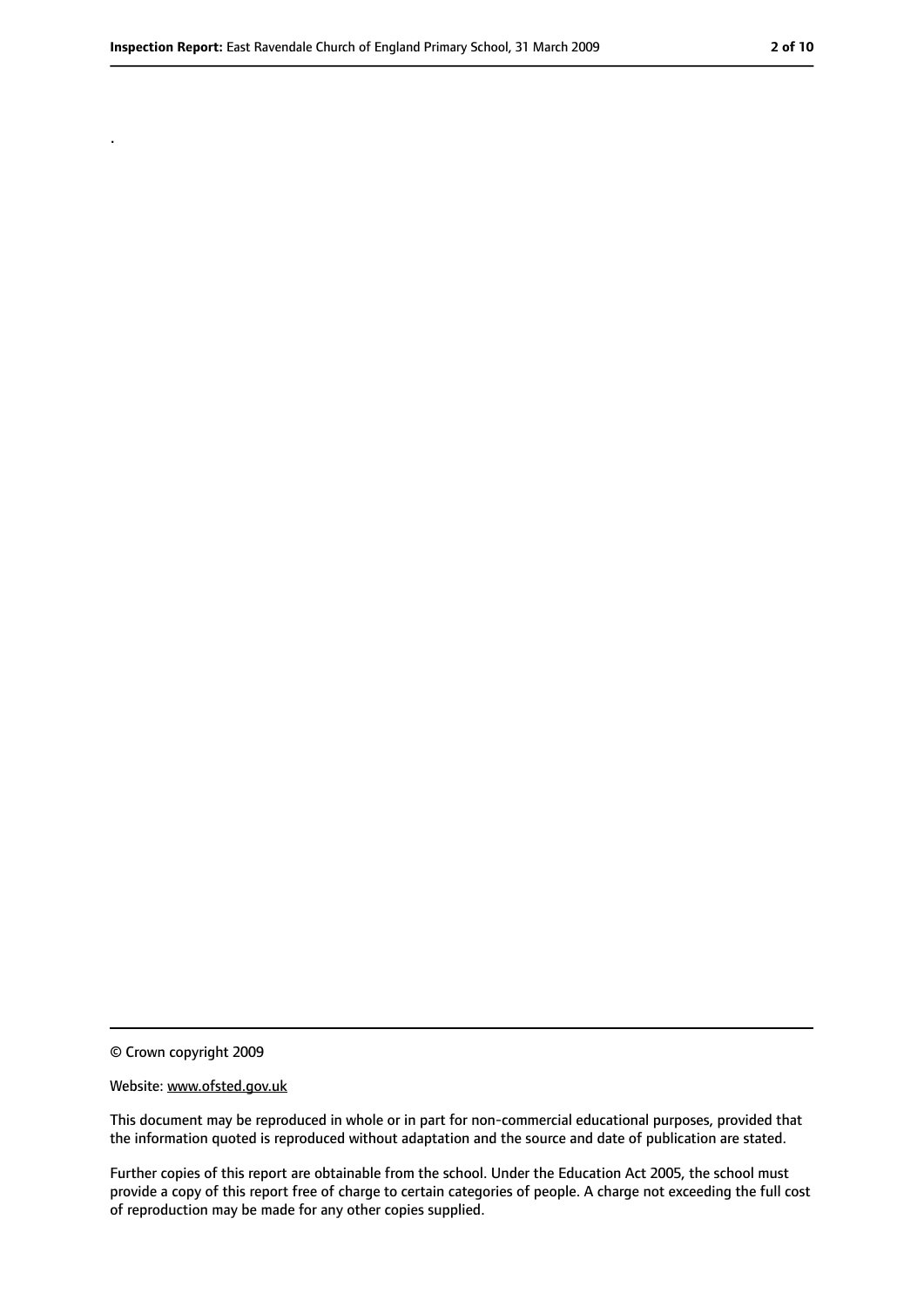# **Introduction**

The inspection was carried out by one of Her Majesty's Inspectors and an Additional Inspector.

The inspectors evaluated the overall effectiveness of the school, the effectiveness of the Early Years Foundation Stage and investigated the following issues: how the decline in standards at Key Stage 1 had been tackled to improve rates of progress, the effectiveness of the quality of the teaching and learning in securing progress for all pupils, the extent of improvements in information and communication technology and the effectiveness of leadership and management along with the school's capacity to improve further. Evidence was collected from the school's self-evaluation, lesson observations, scrutiny of pupils' work, assessment data, school documents and parents' questionnaires. In addition, there were discussions with the headteacher, governors, staff, pupils and parents.

Other aspects of the school's work were not investigated in detail, but inspectors found no evidence to suggest that the school's own assessments, as given in its self-evaluation form, were not justified, and these have been included where appropriate in this report.

## **Description of the school**

This small primary school is located in the rural village of East Ravendale, south of Grimsby, although many pupils travel from outside the immediate locality. This is an area of above average socio-economic standing. Every child speaks English as a first language and almost all are of White British heritage. The proportion of pupils who are eligible for free school meals is below the national average. The proportion of pupils who have a learning difficulty and/or disability is similar to the national average. Early Years Foundation Stage provision is made for children who start in the Reception class at the beginning of the academic year in which they become aged five. The after-school club, managed by the governing body, provides care on four evenings each week. Since the previous inspection, there have been three changes of headteacher, including an acting headteacher and the current headteacher, who took up post in January 2009. There have also been significant changes to the teaching staff and the school building has been completely re-furbished, necessitating pupils being educated in temporary buildings for almost a year. The school holds the National Healthy Schools Award and the Activemark for its work in physical education.

#### **Key for inspection grades**

| Grade 1 | Outstanding  |
|---------|--------------|
| Grade 2 | Good         |
| Grade 3 | Satisfactory |
| Grade 4 | Inadequate   |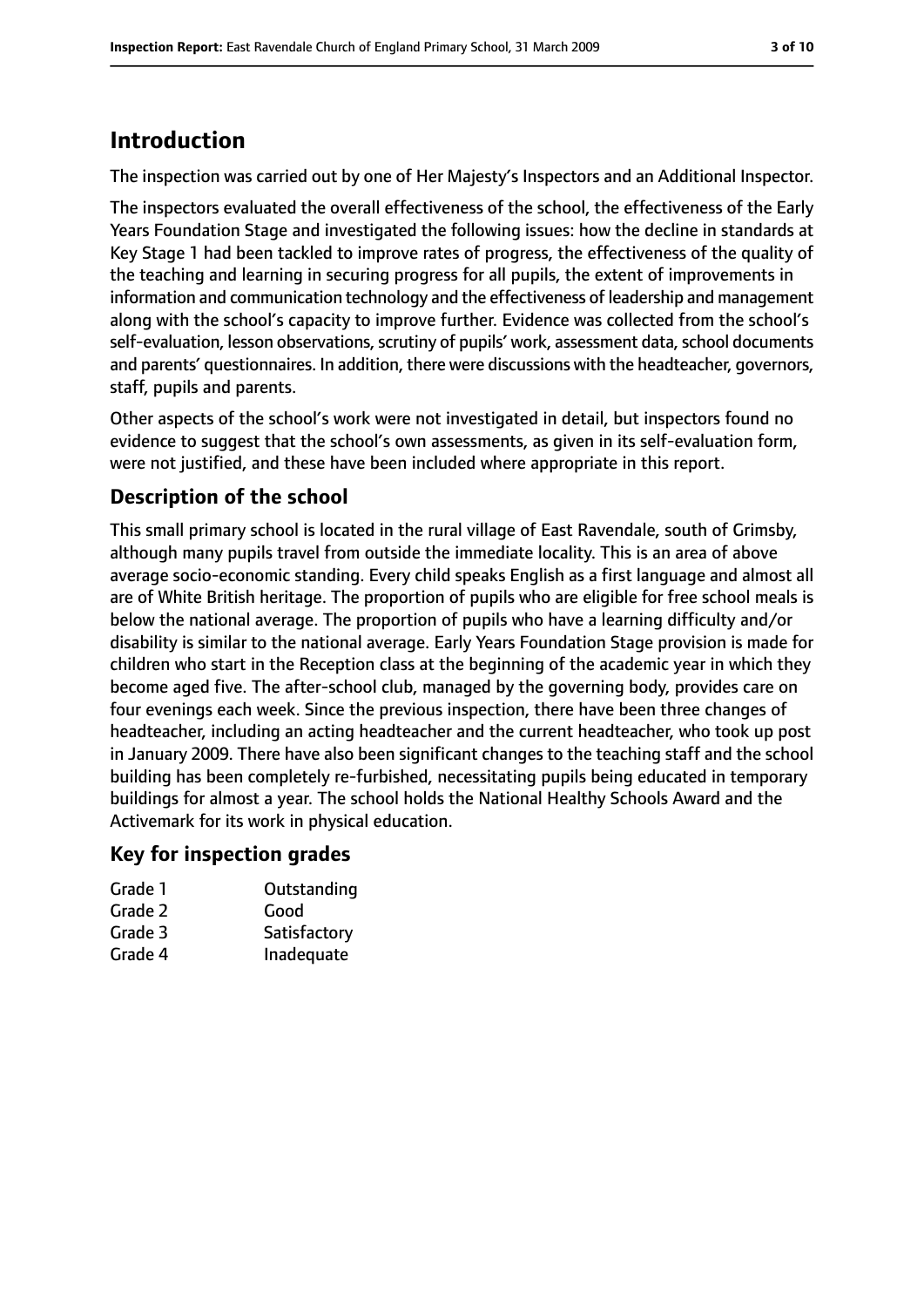# **Overall effectiveness of the school**

#### **Grade: 3**

East Ravendale Primary School provides a satisfactory and improving quality of education for its pupils. As a result of high levels of pastoral care and concern for pupils' welfare, the personal development and well-being of pupils is good. Pupils also benefit from strong partnerships with the local community and other local schools. Parents are supportive and positive about the school and largely understand the recent difficulties with which the school has been dealing.

Major changes in staffing and leadership following the previous inspection have been the main reason why the school has not been as successful as it wanted to be in improving provision and progress in all subjects. These staffing difficulties have also been a contributory cause of the variability in pupils' progress and the quality of teaching and learning. The recently appointed headteacher is successfully uniting the whole staff in a shared desire to improve provision and outcomes for pupils, ensuring that the school is now 'back on track' and making improvements. As a result, the quality of teaching is improving and the school has a satisfactory capacity to improve further. A particular success has been in improving provision and standards in information and communication technology (ICT), although the school recognises that there is further work to be done to ensure that the full range of skills are taught effectively.

Following their good start in the Reception class, pupils begin Year 1 with skills that are above average and when they leave in Year 6 standards are typically above average. This represents satisfactory achievement overall. However, between Year 1 and Year 6, progress and standards vary from year-to-year and across subjects. Standards at the end of Year 2 are typically average, but declined to below average in 2008 and were particularly low for boys in writing. The school accurately identified that for this group of pupils, progress was less than it should have been. Action has been taken and now, as Year 3 pupils, their progress is beginning to accelerate. At Year 6, standards are above average, with girls doing better than boys in writing, but boys doing better in mathematics. Inspection evidence shows that across the school most pupils, including those in Key Stage 1 and those with learning difficulties and/or disabilities are now making at least satisfactory and sometimes good progress, but this is inconsistent. Progress in writing, particularly for some boys, is inconsistent and sometimes slows.

The unevenness in progress is linked to variability in the quality of teaching, which is satisfactory overall, with some that is good. All teachers establish good relationships with pupils and ICT is used well to motivate and interest pupils. Planned activities generally meet the needs of most pupils but on some occasions activities are not tailored well enough to engage and challenge all levels of ability, particularly for some more able pupils. When this occurs, the pace of learning slows and some pupils lose interest. On a small number of occasions pupils spend too much time listening to their teachers and not enough time engaged in interesting and practical activities. Pupils state that they would like more practical activities. Teachers' marking of pupils work is conscientious and encouraging, but does not yet consistently provide all pupils with guidance on how to improve their work.

Pupils like their school and see it as a place where they 'look forward to what you are going to learn' and where they have 'lots of friends from different places'. This is reflected in their above average attendance rate. Pupils' spiritual, moral, social and cultural development is good. However, pupils acknowledge a desire to know more about the backgrounds of children who have different faiths and cultures. They enjoy opportunities to take responsibility, such as becoming school councillors and monitors. Pupils have a good understanding of the benefits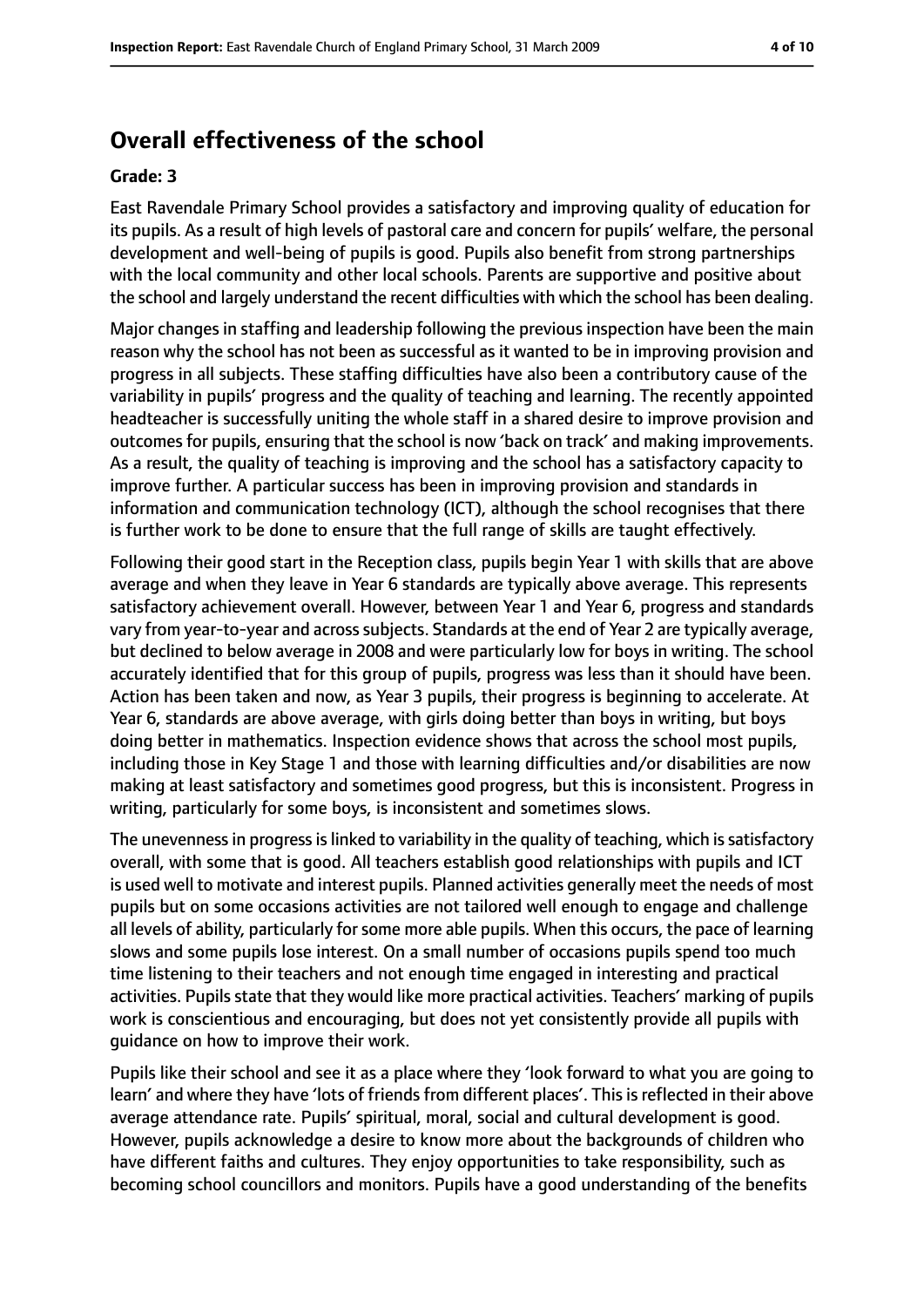of leading a healthy lifestyle, enjoy an active interest in sport and appreciate the wide range of extra-curricular sports activities they can take part in. Pupils know how to keep themselves safe in school and the wider community through their awareness of internet safety and the recognition of how to look after themselves when out of school. Pupils' good preparation for life is shown by their confidence in taking part in school sports festivals, their enjoyment of residential visits and willingness to organise fundraising activities. Along with their good skills in English and mathematics, this prepares them well for the next stage in their education.

The very caring and nurturing ethos ensures that pupils enjoy coming to school and value the opportunities that are offered to them. Arrangements for safeguarding pupils are in place. Most pupils say that they feel safe, that they understand the school rules and, if any problems arise, they are confident that they will be sorted out by the staff.

Overall leadership and management, including governance, are satisfactory. Governors are committed to doing their best and have high ambitions for the school and its pupils. In partnership with the local authority, they have steered the school through a difficult period and are optimistic for the future, while recognising that there remains further work to be done. They recognise that there is scope for them to further develop their role in challenging the work of the school. The school's contribution to developing community cohesion is satisfactory; governors and staff know the local community well, but the strategy for developing pupils' knowledge of the diverse nature of Britain and of places further-a-field is at an early stage of development. Improvement to the school's system for tracking pupils' progress is helping the staff to set targets for pupils; however, this is inconsistent across the school and does not track the progress of all pupils in a comprehensive way. Assessment information is not yet used in a consistent way to ensure that all lessons provide challenge for all levels of ability. There are some good features, for example, providing pupils with individual targets but this is not the case across the school and, as a consequence, not all pupils know what they need to do to improve their work. The school's self-evaluation is accurate and honest and is helping to identify areas which need to be improved and developed. Subject leadership has recently been restructured into broader areas, and is at an early stage of development. Consequently, actions by subject leaders to judge and raise standards across the school are not yet fully in place.

After-school provision is managed well, is valued by parents and is often over- subscribed. These sessions were observed and pupils stated that they enjoyed the activities and appeared happy and well cared for.

## **Effectiveness of the Early Years Foundation Stage**

#### **Grade: 2**

Children enter the Early Years Foundation Stage with skills and knowledge that are wide and varied, but overall are typical for their age. Children, including those with learning difficulties and/or disabilities make good progress and reach above average standards by the end of their Reception Year with almost all reaching the Early Learning Goals that are expected for their age and many exceeding them. Teaching is good overall as is the quality of care. The strong focus on child-led activities and on developing skills in sounds and letters ensures that all pupils are happy and enjoy their learning. Staff effectively assess and monitor children's progress and use this information to extend children's learning into areas which are exciting and stimulating. For example, following the emphasis on giving flowers for Mothering Sunday, children learnt about flowers changing colour when placed in different coloured water and went on to plant bulbs to ensure fresh daffodils for next year. Partnerships with parents are good and result from home visits at the start of the children's education. Children's behaviour is good; they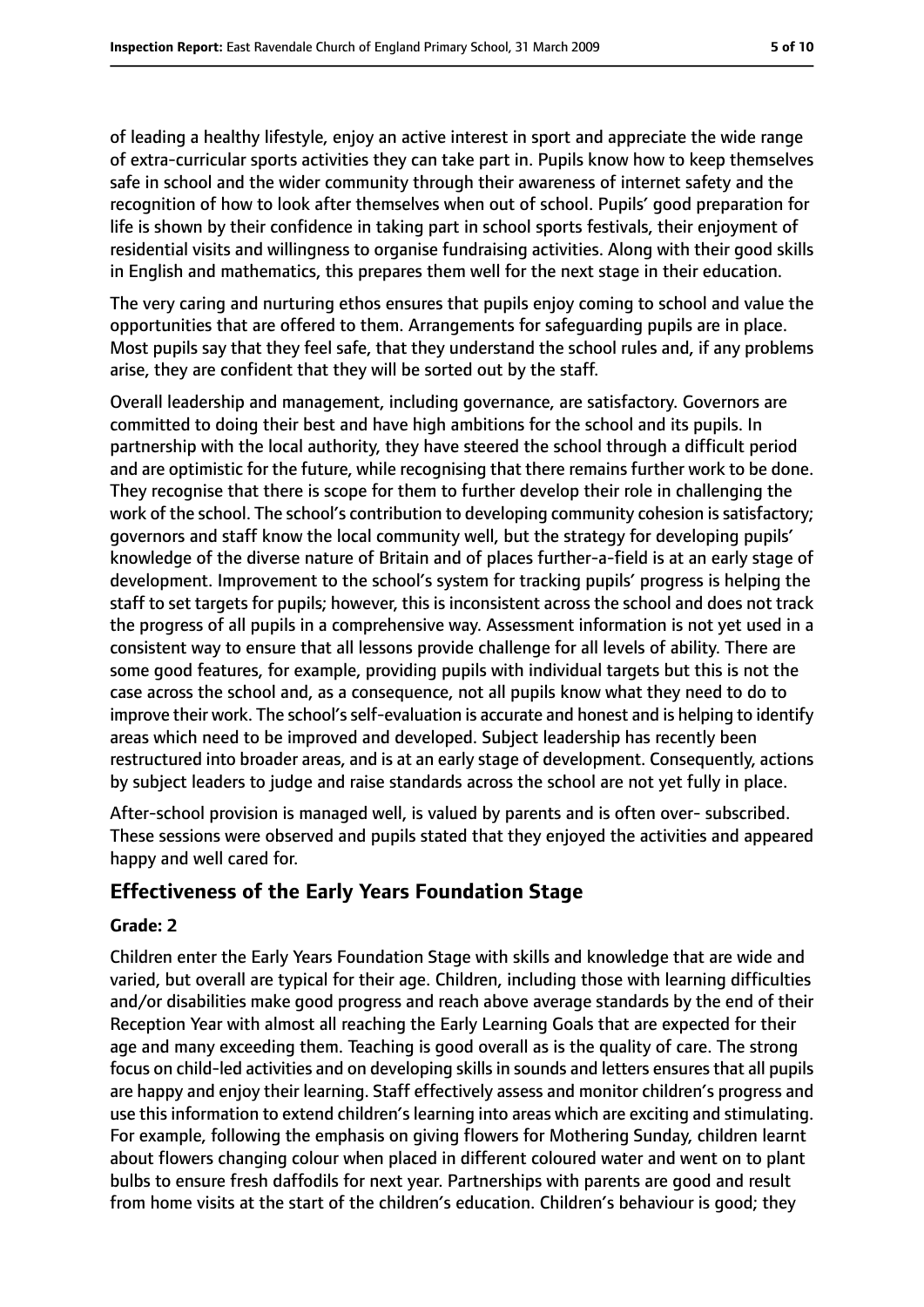play well together and happily, learning to share or take turns. The progress in their personal, social and emotional development is particularly good. While work is planned well to ensure good progress for the whole group of learners, it does not always identify specific challenges for children with different levels of ability, particularly the most able. Leadership and management of the Early Years Foundation Stage is good and is well supported by strong teamwork.

## **What the school should do to improve further**

- Improve standards and rates of progress across the school, particularly for boys in writing.
- Improve the quality of teaching and learning so that more is consistently good or better, particularly in relation to the level of challenge provided for pupils of all abilities.
- Develop the practice of collecting and using assessment data to better inform teaching and ensuring that pupils know the next steps in their learning.
- Develop the skills of all subject leaders so that they are more effective at judging standards and influencing the practice of their colleagues across the school.

A small proportion of the schools whose overall effectiveness is judged satisfactory but which have areas of underperformance will receive a monitoring visit by an Ofsted inspector before their next section 5 inspection.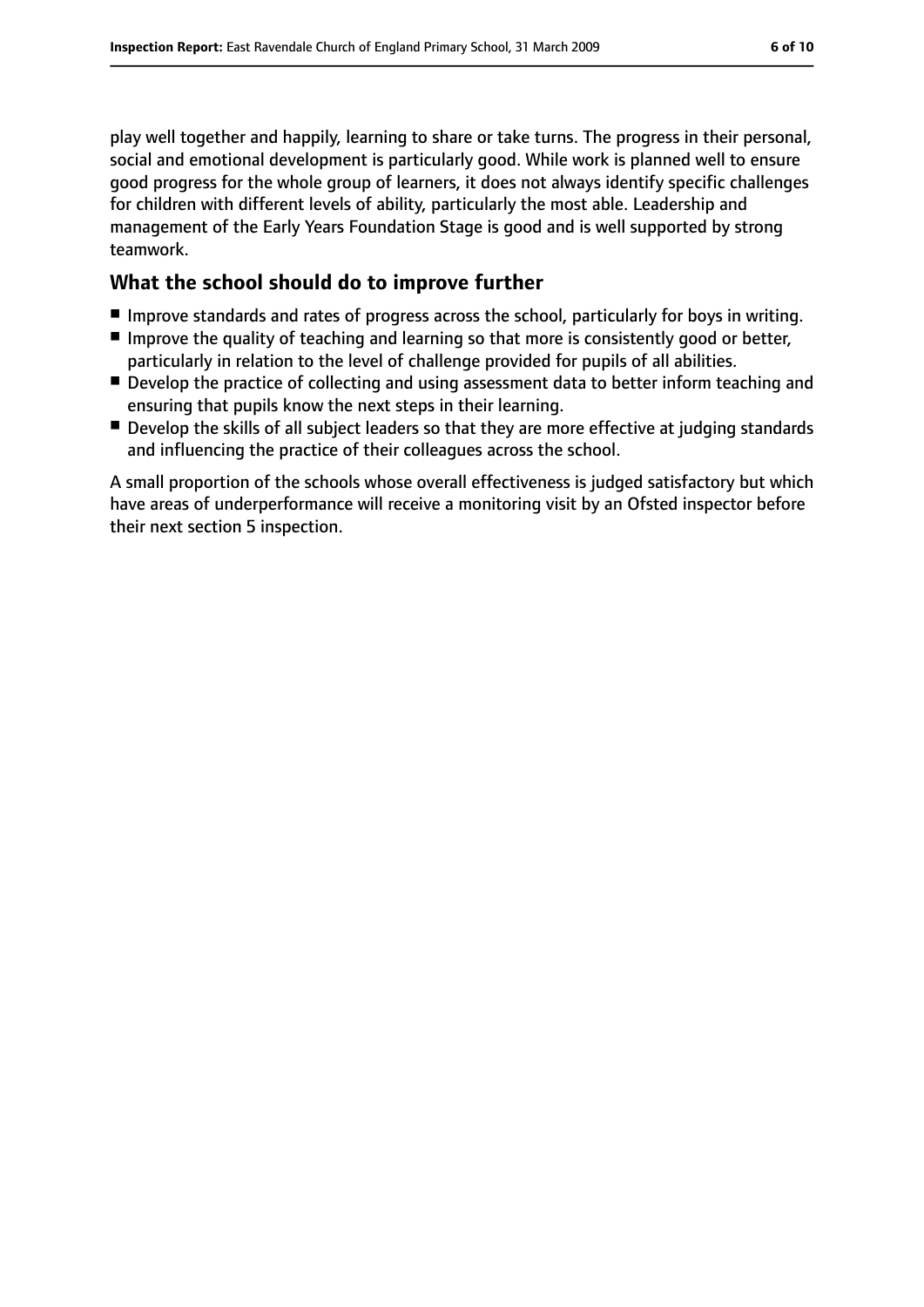**Any complaints about the inspection or the report should be made following the procedures set out in the guidance 'Complaints about school inspection', which is available from Ofsted's website: www.ofsted.gov.uk.**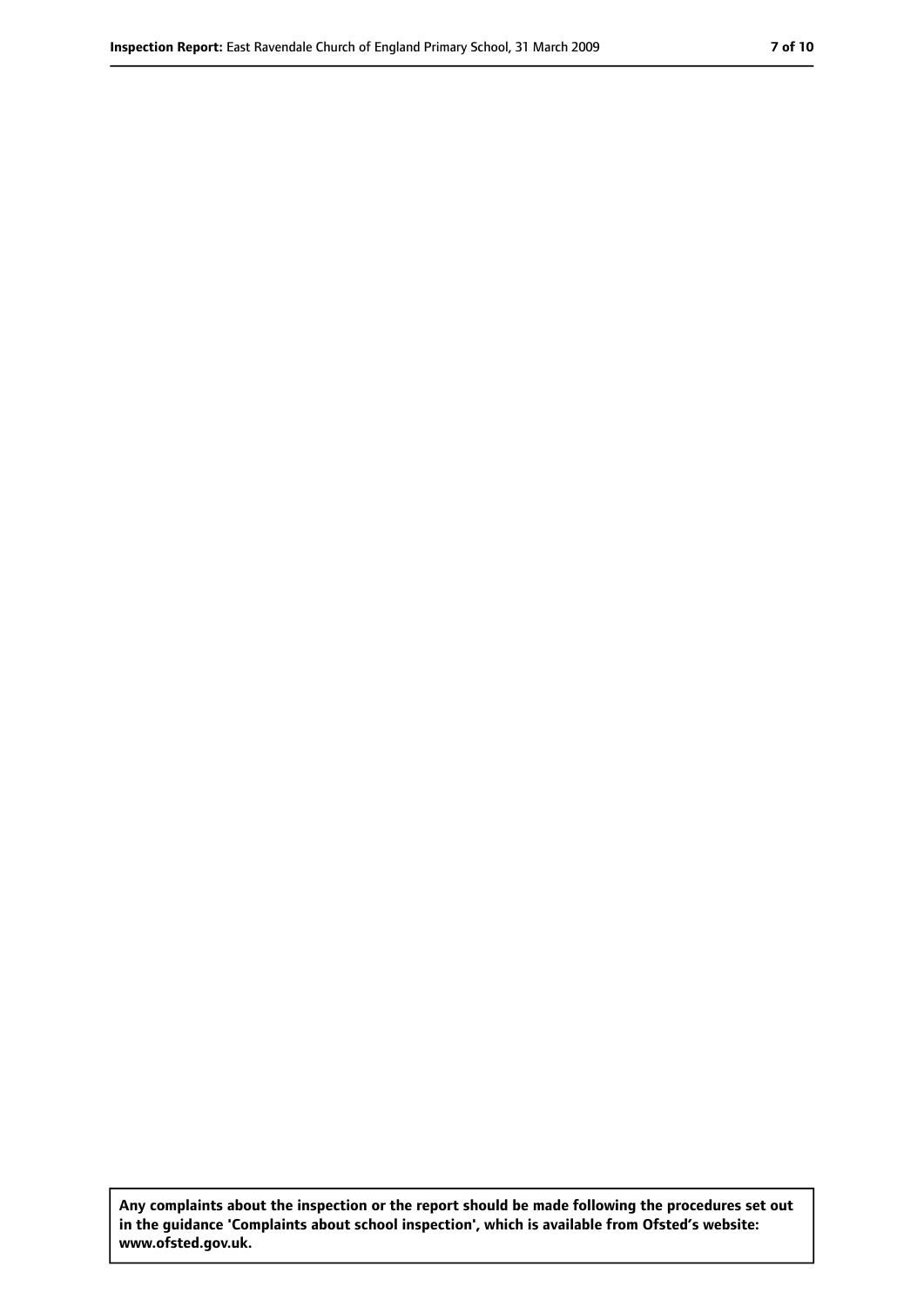# **Inspection judgements**

| Key to judgements: grade 1 is outstanding, grade 2 good, grade 3 satisfactory, and | <b>School</b>  |
|------------------------------------------------------------------------------------|----------------|
| arade 4 inadequate                                                                 | <b>Overall</b> |

## **Overall effectiveness**

| How effective, efficient and inclusive is the provision of<br>education, integrated care and any extended services in meeting the<br>needs of learners? |     |
|---------------------------------------------------------------------------------------------------------------------------------------------------------|-----|
| Effective steps have been taken to promote improvement since the last<br>inspection                                                                     | Yes |
| How well does the school work in partnership with others to promote learners'<br>well being?                                                            |     |
| The capacity to make any necessary improvements                                                                                                         |     |

## **Effectiveness of the Early Years Foundation Stage**

| How effective is the provision in meeting the needs of children in the<br>l EYFS?            |  |
|----------------------------------------------------------------------------------------------|--|
| How well do children in the EYFS achieve?                                                    |  |
| How good are the overall personal development and well-being of the children<br>in the EYFS? |  |
| How effectively are children in the EYFS helped to learn and develop?                        |  |
| How effectively is the welfare of children in the EYFS promoted?                             |  |
| How effectively is provision in the EYFS led and managed?                                    |  |

## **Achievement and standards**

| How well do learners achieve?                                                                               |  |
|-------------------------------------------------------------------------------------------------------------|--|
| The standards <sup>1</sup> reached by learners                                                              |  |
| How well learners make progress, taking account of any significant variations<br>between groups of learners |  |
| How well learners with learning difficulties and/or disabilities make progress                              |  |

#### **Annex A**

<sup>&</sup>lt;sup>1</sup>Grade 1 - Exceptionally and consistently high; Grade 2 - Generally above average with none significantly below average; Grade 3 - Broadly average to below average; Grade 4 - Exceptionally low.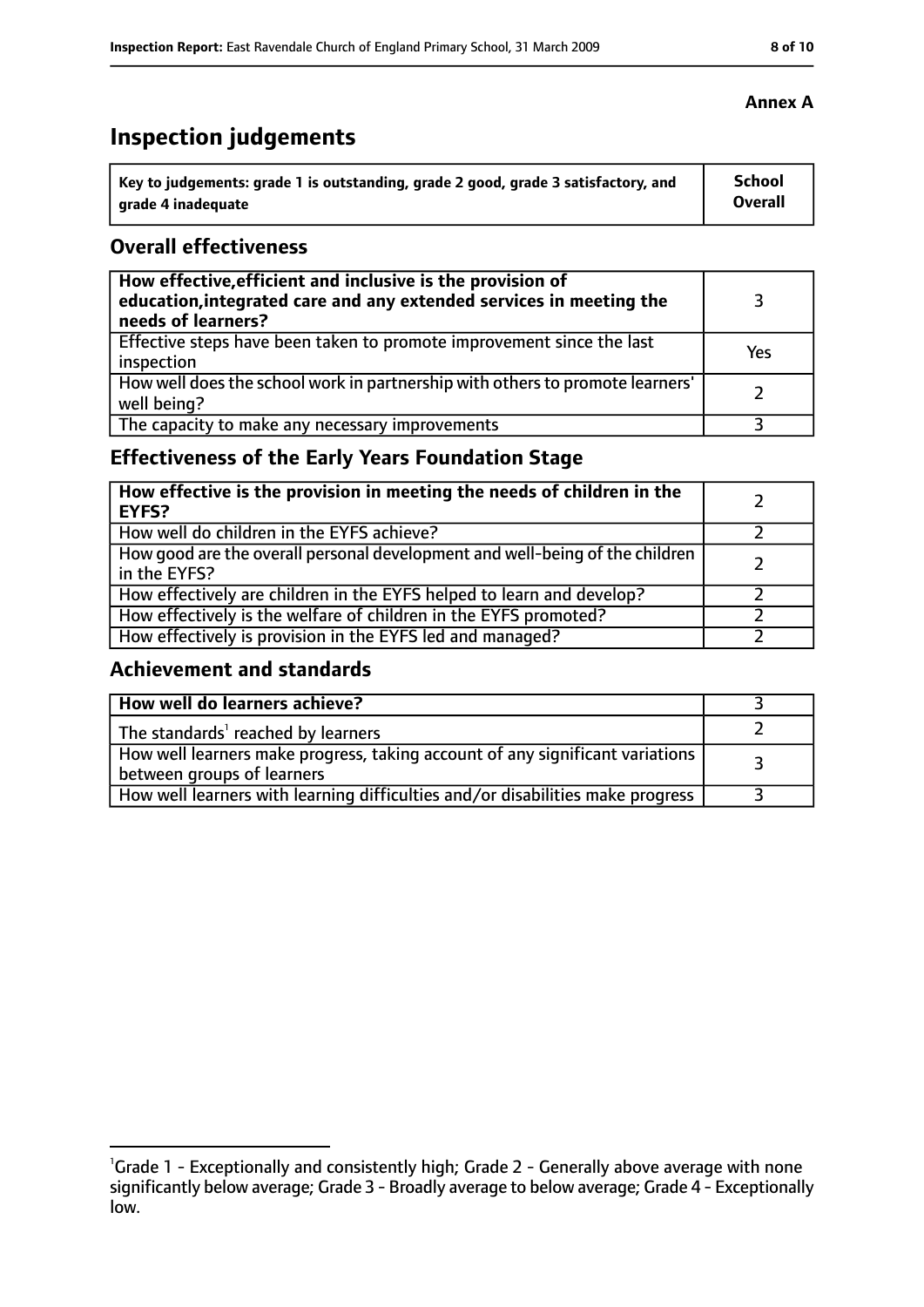## **Personal development and well-being**

| How good are the overall personal development and well-being of the<br>learners?                                 |  |
|------------------------------------------------------------------------------------------------------------------|--|
| The extent of learners' spiritual, moral, social and cultural development                                        |  |
| The extent to which learners adopt healthy lifestyles                                                            |  |
| The extent to which learners adopt safe practices                                                                |  |
| The extent to which learners enjoy their education                                                               |  |
| The attendance of learners                                                                                       |  |
| The behaviour of learners                                                                                        |  |
| The extent to which learners make a positive contribution to the community                                       |  |
| How well learners develop workplace and other skills that will contribute to<br>their future economic well-being |  |

# **The quality of provision**

| How effective are teaching and learning in meeting the full range of<br>learners' needs?                |  |
|---------------------------------------------------------------------------------------------------------|--|
| How well do the curriculum and other activities meet the range of needs and<br>  interests of learners? |  |
| How well are learners cared for, quided and supported?                                                  |  |

## **Leadership and management**

| How effective are leadership and management in raising achievement<br>and supporting all learners?                                              |           |
|-------------------------------------------------------------------------------------------------------------------------------------------------|-----------|
| How effectively leaders and managers at all levels set clear direction leading<br>to improvement and promote high quality of care and education |           |
| How effectively leaders and managers use challenging targets to raise standards                                                                 | 3         |
| The effectiveness of the school's self-evaluation                                                                                               |           |
| How well equality of opportunity is promoted and discrimination eliminated                                                                      |           |
| How well does the school contribute to community cohesion?                                                                                      | 3         |
| How effectively and efficiently resources, including staff, are deployed to<br>achieve value for money                                          | 3         |
| The extent to which governors and other supervisory boards discharge their<br>responsibilities                                                  | 3         |
| Do procedures for safequarding learners meet current government<br>requirements?                                                                | Yes       |
| Does this school require special measures?                                                                                                      | No        |
| Does this school require a notice to improve?                                                                                                   | <b>No</b> |